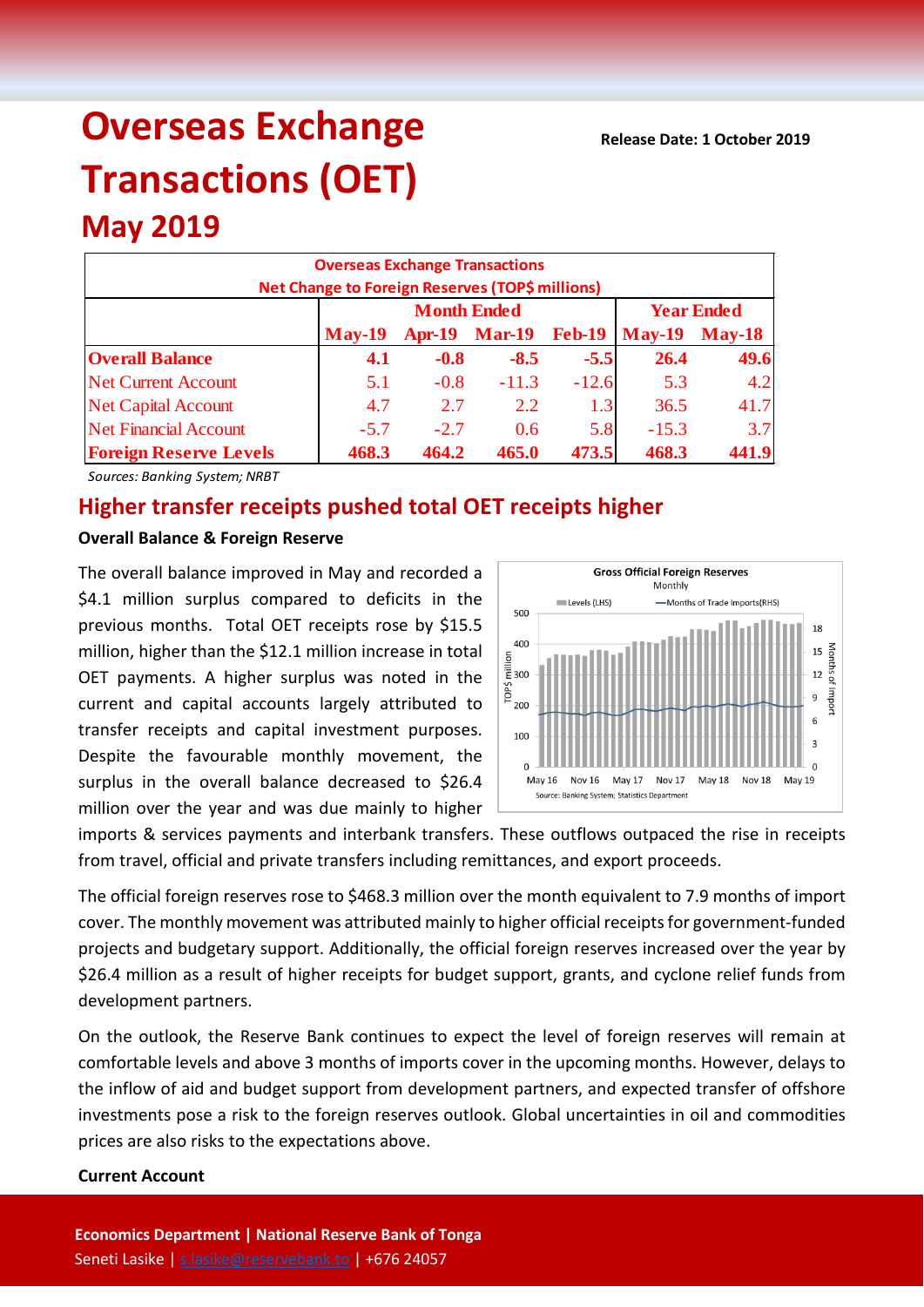| <b>Current Account (TOP\$ millions)</b> |                    |          |          |               |                   |          |  |  |
|-----------------------------------------|--------------------|----------|----------|---------------|-------------------|----------|--|--|
|                                         | <b>Month Ended</b> |          |          |               | <b>Year Ended</b> |          |  |  |
|                                         | $May-19$           | $Apr-19$ | $Mar-19$ | <b>Feb-19</b> | $May-19$          | $May-18$ |  |  |
| <b>Net Current Account</b>              | 5.1                | $-0.8$   | $-11.3$  | $-12.6$       | 5.3               | 4.2      |  |  |
| Merchandise Trade                       | $-36.3$            | $-31.5$  | $-34.7$  | $-34.3$       | $-424.2$          | $-388.9$ |  |  |
| <b>Services</b>                         | 0.3                | 6.6      | 1.1      | $-2.3$        | 26.1              | 39.1     |  |  |
| Income                                  | 2.5                | 1.3      | $-0.2$   | 1.5           | 10.2              | $-11.3$  |  |  |
| <b>Transfers</b>                        | 38.6               | 22.8     | 22.6     | 22.6          | 393.2             | 365.3    |  |  |

*Sources: Banking System; NRBT*

The current account recorded a \$5.1 million over the month. The turnaround was due to a significant rise in the transfers account surplus by \$15.7 million followed by improvement in the income account surplus. These outweighed higher payments for goods and services which widened the trade deficit and lowered the services account surplus. The substantial increase in the transfer receipts outweighed the rise in transfer payments. Higher private transfer receipts by \$6.8 million were mainly gifts and family support for the Tongan family month of May that celebrates Children's White Sunday, Mother's Day and Father's day. Official receipts for budget support also rose by \$5.8 million, followed by a \$3.4 million rise in donations to non-profit organizations.

Additionally, the surplus in the income account rose by \$1.3 million as income payments dropped by \$0.9 million over the month as companies dividend payments were paid in the previous month. Income receipts increased by \$0.4 million due mainly to earnings paid under the Recognized Seasonal Employee and Seasonal Workers Programme schemes which rose by \$0.5 million in May 2019.

However, the services account surplus declined by \$6.3 million over the month as payments for services rose more than the increase in services receipts. Higher payments were mostly for transportrelated services which rose by \$5.1 million mainly for freight and airfare expenses. Payments for professional services also rose by \$1.1 million followed by various other services including government services, maintenance & repair, and telecommunication. A slight \$0.3 million rise in services receipts was due to the increase in travel receipts, which offset the decline in receipts from courier & postal and construction & installation. Higher travel receipts by \$3.5 million coincided with a 30.5% rise in total international air arrivals.

The merchandise trade deficit widened over the month due to higher import payments compared to export receipts. Payments for wholesale & retail goods increased by \$5.6 million, followed by a rise in payments for construction material and motor vehicle imports. Export receipts was slightly higher by \$0.3 million due to the increase in agricultural exports and other exports offsetting the decline in marine exports.

In year ended terms, the current account balance surplus rose by \$1.0 million to \$5.3 million owing to the increases in transfers and income accounts. Higher transfers receipts which were mostly official receipts rose over the year by \$23.7 million. The income account also improved on the decline in income payments by \$18.8 million. This was largely attributed to lower payments for dividends and profits by \$16.7 million (70.9%). A smaller surplus in the services account was mainly due to slightly higher service payments for travel-related expenses (airfares & travel allowances), freight, maintenance & repair, professional services, and insurance premium pay-outs outweighing the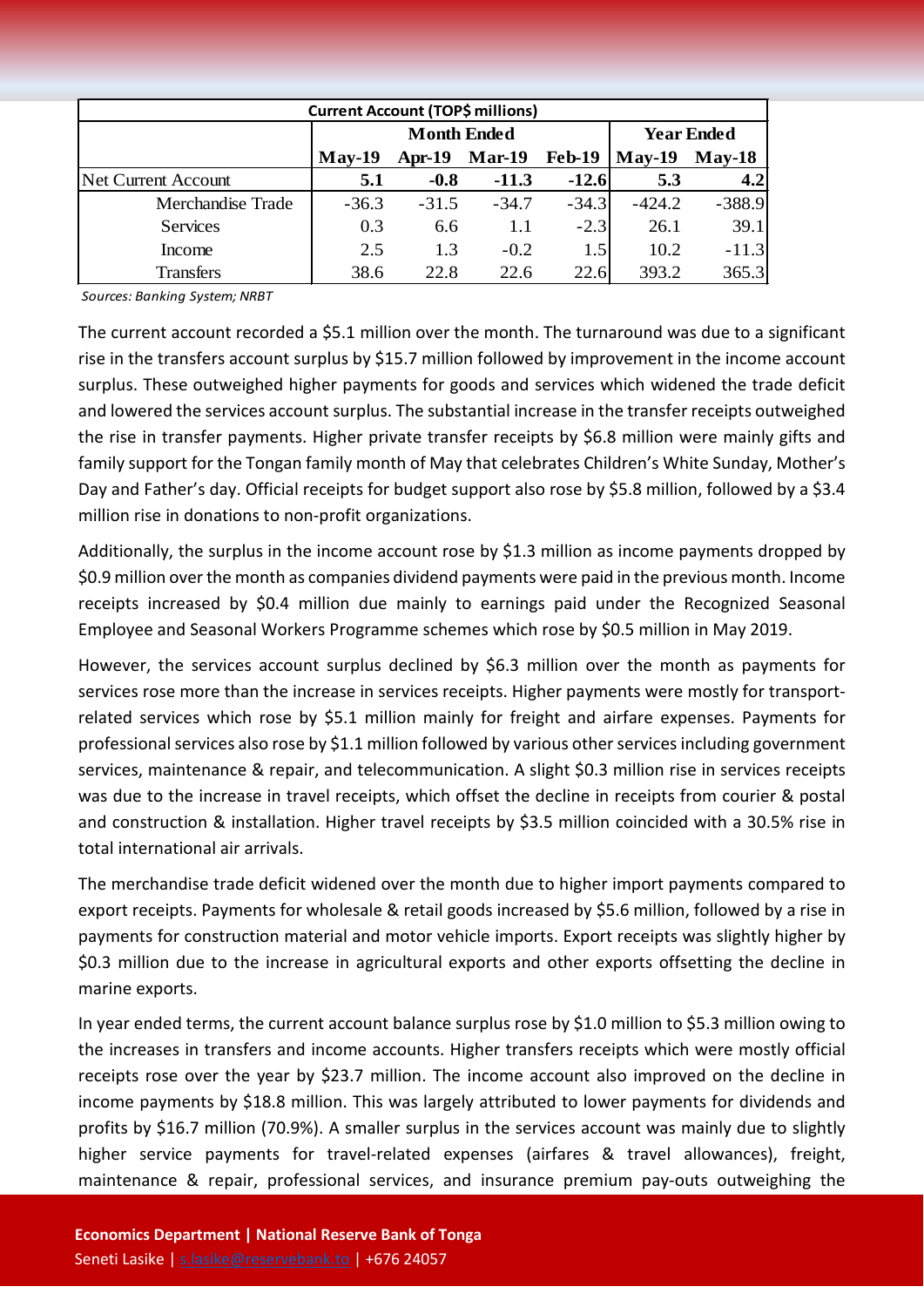increase in service receipts. Moreover, the merchandise trade deficit widened attributing to the continued growth in import payments by \$35.6 million, due to higher payments for all categories of imports such as wholesale & retail, government imports, motor vehicles, oil, and construction materials.

| Capital Account (TOP\$ millions) |          |                    |                   |      |                                      |      |  |  |  |
|----------------------------------|----------|--------------------|-------------------|------|--------------------------------------|------|--|--|--|
|                                  |          | <b>Month Ended</b> | <b>Year Ended</b> |      |                                      |      |  |  |  |
|                                  | $Mav-19$ |                    |                   |      | Apr-19 Mar-19 Feb-19   May-19 May-18 |      |  |  |  |
| Net Capital Account              | 4.7      | 2.7                | 2.2               | 1.3  | 36.5                                 | 41.7 |  |  |  |
| Official                         | 2.6      | 1.9                | 1.3               | 0.7  | 17.6                                 | 16.0 |  |  |  |
| Private                          | 2.0      | 0.7                | 0.9               | 0.61 | 18.9                                 | 25.8 |  |  |  |

#### **Capital Account**

*Sources: Banking System; NRBT*

The \$1.5 million increase in capital account receipts coupled with the \$0.5 million decline in payments drove the capital account surplus higher, over the month. Both private and official capital receipts rose by \$0.8 million and \$0.7 million, respectively. These receipts are mainly for investment projects and capital expenditures by the government and receipts by private households for construction purposes. There were no capital transfer payments recorded in May 2019 following the repatriation of unspent project funds last month.

However, the capital account surplus fell over the year by \$5.3 million, mainly due to lower private capital receipts. Private receipts and grants for investment and capital expenditures declined by \$6.9 million. The official capital transfer receipts, on the other hand, rose by \$1.6 million. Despite on-going project works funded by multi-national donors, the decline over the year could reflect the delay in implementation of the projects.

#### **Financial Account**

| Financial Account (TOP\$ millions) |          |                    |                   |          |          |                  |  |  |
|------------------------------------|----------|--------------------|-------------------|----------|----------|------------------|--|--|
|                                    |          | <b>Month Ended</b> | <b>Year Ended</b> |          |          |                  |  |  |
|                                    | $Mav-19$ | <b>Apr-19</b>      | <b>Mar-19</b>     | $Feb-19$ | $Mav-19$ | $Mav-18$         |  |  |
| Net Financial Account              | $-5.7$   | $-2.7$             | 0.6               | 5.8      | $-15.3$  | 3.7              |  |  |
| Direct Investment                  | $-3.1$   | 0.0                | 0.1               | 0.0      | $-4.1$   | $-11.5$          |  |  |
| Portfolio Investment               | 0.0      | 0.0                | 0.0               | 0.0      | 0.3      | 0.0 <sub>l</sub> |  |  |
| Other Investment                   | $-2.6$   | $-2.7$             | 0.5               | 5.7      | $-115$   | 15.2             |  |  |

*Note: The Net Financial Account figures incorporate also the net reconcilliation items which is not reflected in the*  Sources: Banking System; NRBT

The financial account deficit widened over the month as a result of higher interbank payments by commercial banks to settle foreign exchange deals for their underlying customers and direct investment abroad. Consequently, the financial account recorded a \$15.3 million deficit over the year compared to a surplus in the previous year. The principal repayment of the Government loan to EXIM Bank of China and higher inter-bank payments contributed to the yearly deficit.